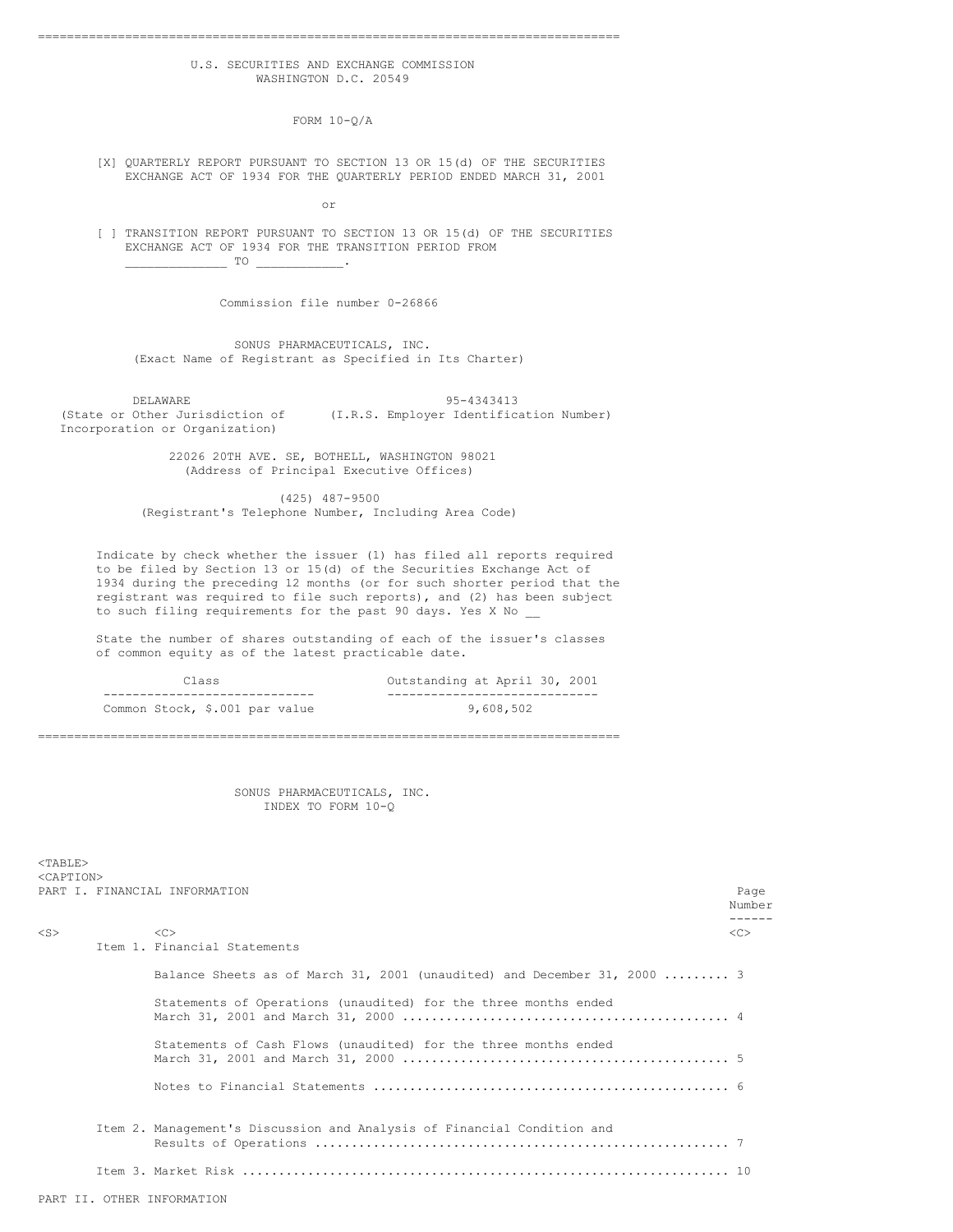| Item 4. Submission of Matters to a Vote of Security Holders  12         |  |
|-------------------------------------------------------------------------|--|
| Items 2, 3, 5 and 6 are not applicable and therefore have been omitted. |  |
| $<$ /TABLE>                                                             |  |

2

# PART I. FINANCIAL INFORMATION

# ITEM 1. FINANCIAL STATEMENTS

## SONUS PHARMACEUTICALS, INC. BALANCE SHEETS

<TABLE> <CAPTION>

|                                                                                                              | MARCH 31,<br>2001<br>____________ | DECEMBER 31,<br>2000<br>____________                                                                                                                                                                                                                                                                                                                                                                                                              |
|--------------------------------------------------------------------------------------------------------------|-----------------------------------|---------------------------------------------------------------------------------------------------------------------------------------------------------------------------------------------------------------------------------------------------------------------------------------------------------------------------------------------------------------------------------------------------------------------------------------------------|
|                                                                                                              | (UNAUDITED)                       |                                                                                                                                                                                                                                                                                                                                                                                                                                                   |
| $<$ S $>$                                                                                                    | <<                                | <<                                                                                                                                                                                                                                                                                                                                                                                                                                                |
| ASSETS                                                                                                       |                                   |                                                                                                                                                                                                                                                                                                                                                                                                                                                   |
| Current assets:                                                                                              | \$2,142,307                       | \$1,696,610                                                                                                                                                                                                                                                                                                                                                                                                                                       |
|                                                                                                              | 5,772,060                         | 6,765,854                                                                                                                                                                                                                                                                                                                                                                                                                                         |
| Compensating cash balance under bank line of credit                                                          | 5,000,000                         | 5,000,000                                                                                                                                                                                                                                                                                                                                                                                                                                         |
|                                                                                                              | 373,849<br>------------           | 345,696<br>------------                                                                                                                                                                                                                                                                                                                                                                                                                           |
|                                                                                                              | 13,288,216                        | 13,808,160                                                                                                                                                                                                                                                                                                                                                                                                                                        |
|                                                                                                              |                                   |                                                                                                                                                                                                                                                                                                                                                                                                                                                   |
| Equipment, furniture and leasehold improvements, net of                                                      |                                   |                                                                                                                                                                                                                                                                                                                                                                                                                                                   |
| accumulated depreciation of $$3,518,795$ and $$3,474,027$                                                    | 440,799<br>____________           | 501,660<br>------------                                                                                                                                                                                                                                                                                                                                                                                                                           |
|                                                                                                              | \$13,729,015<br>------------      | \$14,309,820<br>=============                                                                                                                                                                                                                                                                                                                                                                                                                     |
| LIABILITIES AND STOCKHOLDERS' EQUITY<br>Current liabilities:                                                 |                                   |                                                                                                                                                                                                                                                                                                                                                                                                                                                   |
|                                                                                                              | \$5,000,000                       | \$5,000,000                                                                                                                                                                                                                                                                                                                                                                                                                                       |
| Accounts payable and accrued expenses                                                                        | 925,274<br>____________           | 800,343<br>------------                                                                                                                                                                                                                                                                                                                                                                                                                           |
|                                                                                                              | 5,925,274                         | 5,800,343                                                                                                                                                                                                                                                                                                                                                                                                                                         |
| Commitments and contingencies<br>Stockholders' equity:                                                       |                                   |                                                                                                                                                                                                                                                                                                                                                                                                                                                   |
| Preferred stock; \$.001 par value;                                                                           |                                   |                                                                                                                                                                                                                                                                                                                                                                                                                                                   |
| 5,000,000 authorized; no shares issued or outstanding                                                        |                                   |                                                                                                                                                                                                                                                                                                                                                                                                                                                   |
| Common stock; \$.001 par value;                                                                              |                                   |                                                                                                                                                                                                                                                                                                                                                                                                                                                   |
| 30,000,000 shares authorized; 9,606,627 and 9,603,520 shares<br>issued and outstanding at March 31, 2001 and |                                   |                                                                                                                                                                                                                                                                                                                                                                                                                                                   |
| December 31, 2000, respectively                                                                              | 38,096,509                        | 38,077,469                                                                                                                                                                                                                                                                                                                                                                                                                                        |
|                                                                                                              | (350, 000)                        | (350, 000)                                                                                                                                                                                                                                                                                                                                                                                                                                        |
|                                                                                                              | (29, 951, 801)                    | (29, 219, 041)                                                                                                                                                                                                                                                                                                                                                                                                                                    |
| Accumulated other comprehensive income                                                                       | 9,033<br>------------             | 1,049<br>____________                                                                                                                                                                                                                                                                                                                                                                                                                             |
|                                                                                                              | 7,803,741<br>____________         | 8,509,477<br>------------                                                                                                                                                                                                                                                                                                                                                                                                                         |
| Total liabilities and stockholders' equity                                                                   | \$13,729,015                      | \$14,309,820                                                                                                                                                                                                                                                                                                                                                                                                                                      |
| $<$ /TABLE>                                                                                                  | ============                      | $\begin{minipage}{0.9\linewidth} \begin{tabular}{l} \hline \textbf{m} & \textbf{m} & \textbf{m} & \textbf{m} & \textbf{m} \\ \hline \textbf{m} & \textbf{m} & \textbf{m} & \textbf{m} & \textbf{m} \\ \hline \textbf{m} & \textbf{m} & \textbf{m} & \textbf{m} & \textbf{m} \\ \hline \textbf{m} & \textbf{m} & \textbf{m} & \textbf{m} & \textbf{m} \\ \hline \textbf{m} & \textbf{m} & \textbf{m} & \textbf{m} & \textbf{m} & \textbf{m} \\ \h$ |
|                                                                                                              |                                   |                                                                                                                                                                                                                                                                                                                                                                                                                                                   |

See accompanying notes.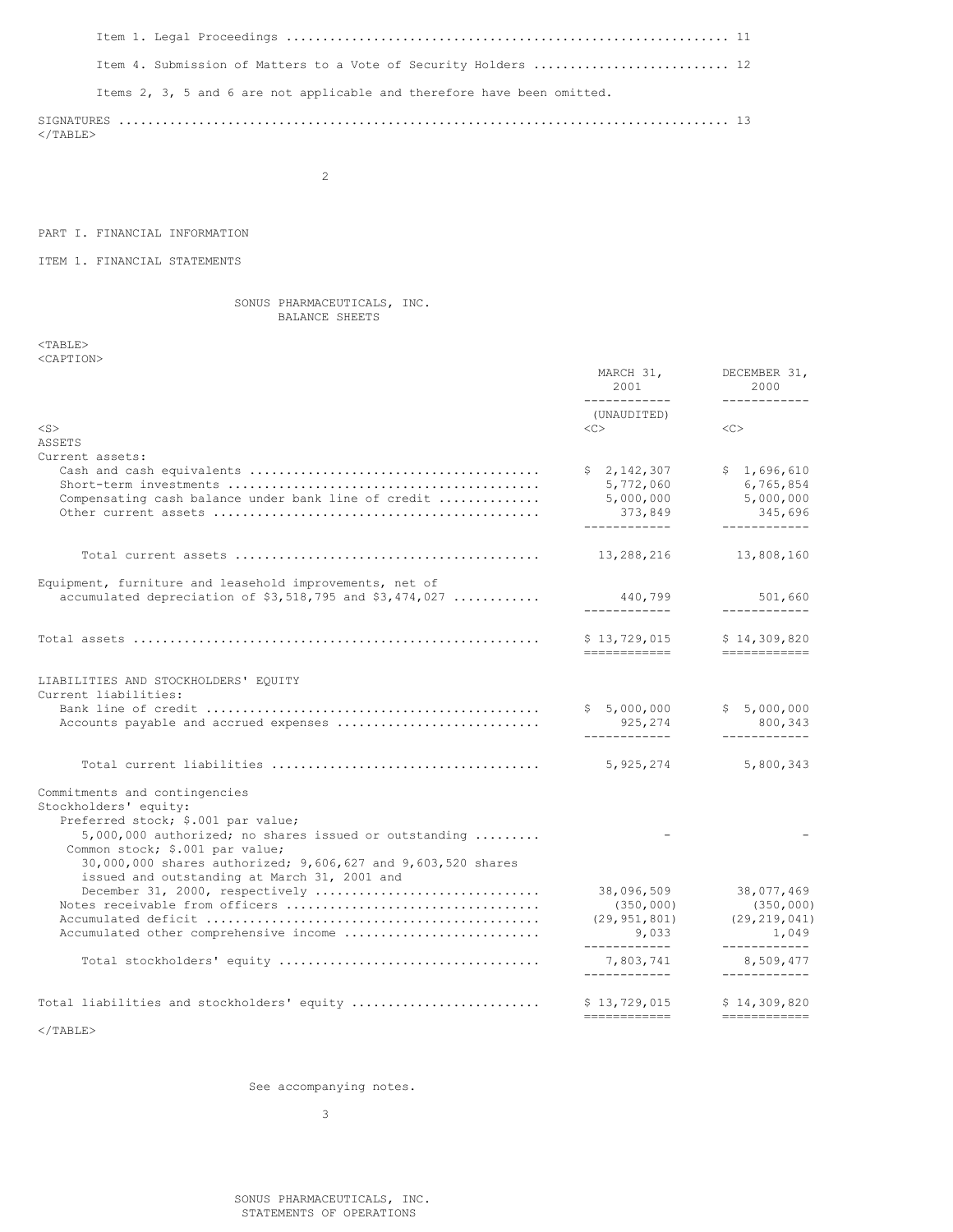## $<$ TABLE $>$ <CAPTION>

|                                                                                      | THREE MONTHS ENDED MARCH 31,<br>-------------------- |                                      |
|--------------------------------------------------------------------------------------|------------------------------------------------------|--------------------------------------|
|                                                                                      | 2001<br>-----------                                  | 2000<br>___________                  |
| $<$ S $>$                                                                            | $\langle C \rangle$                                  | $<<$ $>$                             |
| Revenues:<br>Collaborative agreements<br>Royalties                                   | \$1,000,000<br>95,528                                | \$<br>-----------                    |
| Total revenues                                                                       | 1,095,528<br>------------                            | -----------                          |
| Operating expenses:<br>Research and development<br>General and administrative        | 1,168,062<br>696,715<br>. <u>.</u>                   | 1,090,570<br>1,385,180<br>---------- |
| Total operating expenses                                                             | 1,864,777<br>___________                             | 2,475,750<br>-----------             |
| Operating loss                                                                       | (769, 249)                                           | (2, 475, 750)                        |
| Other income (expense):<br>Interest income<br>Interest expense                       | 141,884<br>(10, 208)<br>. _ _ _ _ _ _ _ _ _ _        | 155,706<br>(6, 597)<br>.             |
| Total other income, net                                                              | 131,676<br>------------                              | 149,109<br>-----------               |
| Loss before income taxes                                                             | (637, 573)                                           | (2, 326, 641)                        |
| Income taxes                                                                         | 100,000                                              | (176, 939)<br>---------              |
|                                                                                      | \$(737, 573)<br>------------                         | \$(2, 149, 702)<br>============      |
| Basic and diluted net loss per share                                                 |                                                      | $\sin(0.08)$ $\sin(0.24)$            |
| Shares used in computation of basic and<br>diluted net loss per share<br>$<$ /TABLE> | 9,202,917                                            | 9,069,677                            |

# See accompanying notes.

# 4

#### SONUS PHARMACEUTICALS, INC. STATEMENTS OF CASH FLOWS (UNAUDITED)

## $<sub>TABLE</sub>$ </sub> <CAPTION>

| $\sim$ . A F I I VIV $\sim$                                                                                                         | THREE MONTHS ENDED MARCH 31, |                                      |
|-------------------------------------------------------------------------------------------------------------------------------------|------------------------------|--------------------------------------|
|                                                                                                                                     | 2001<br>------------         | 2000                                 |
| $<$ S $>$                                                                                                                           | < <sub></sub>                | < <sub></sub>                        |
| OPERATING ACTIVITIES:<br>Adjustments to reconcile net loss to net cash used in<br>operating activities:                             | (737, 573)<br>S              | \$(2, 149, 702)                      |
| Depreciation and amortization<br>Amortization of discount on short-term investments<br>Changes in operating assets and liabilities: | 80.767<br>(8, 550)           | 115,702<br>(3, 828)                  |
| Accounts payable and accrued expenses                                                                                               | (28, 153)<br>124,933         | 121,140<br>(198, 079)<br>----------- |
| Net cash used in operating activities                                                                                               | (568, 576)                   | (2, 114, 767)                        |

INVESTING ACTIVITIES: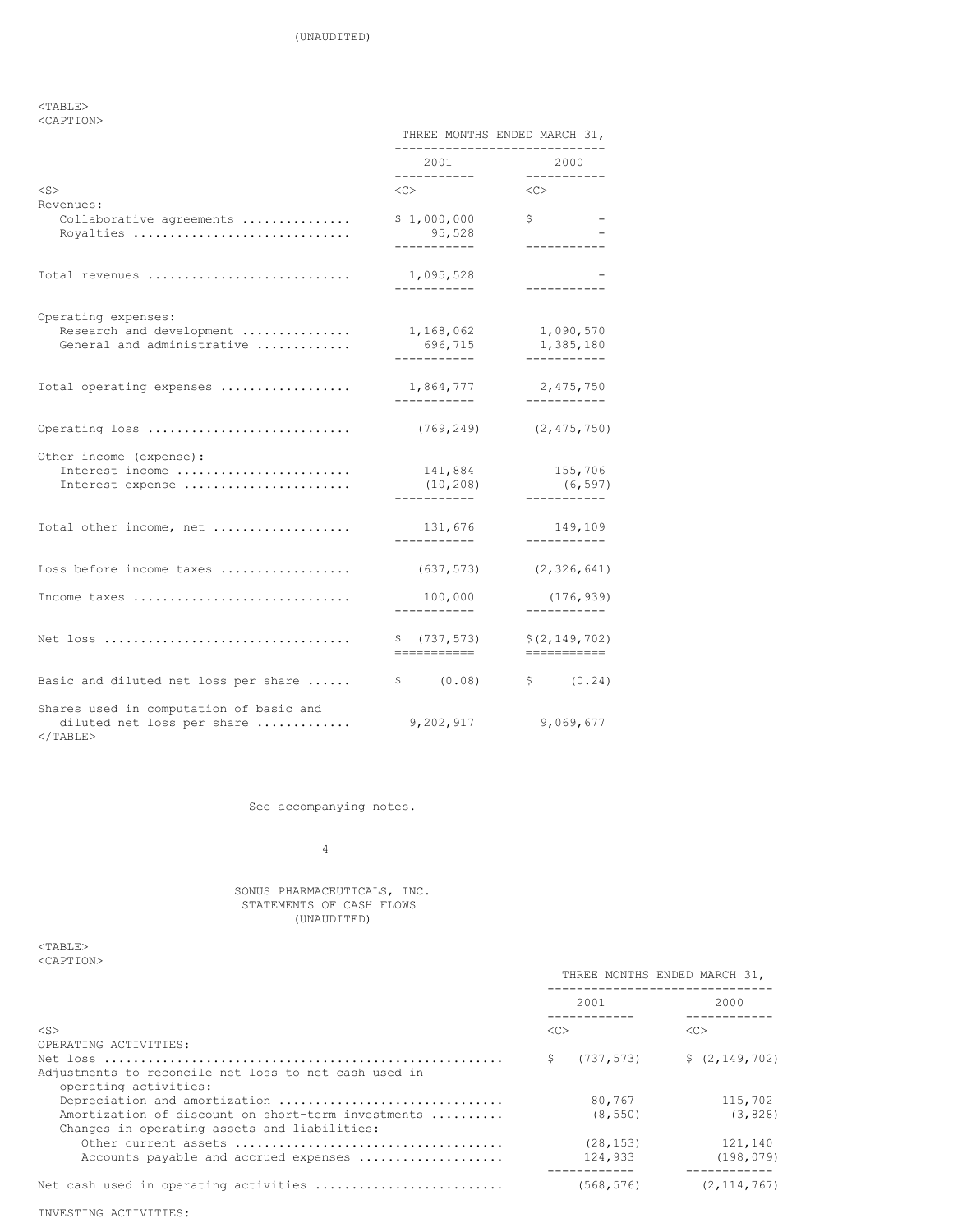| Purchases of equipment, furniture and leasehold improvements<br>Purchases of short-term investments<br>Proceeds from sale of short-term investments<br>Proceeds from maturities of short-term investments | (18, 906)<br>(2, 698, 258)<br>242,095<br>3,470,303<br>------------ | (5, 173)<br>(1, 476, 106)<br>499,995<br>3,972,725<br>____________ |
|-----------------------------------------------------------------------------------------------------------------------------------------------------------------------------------------------------------|--------------------------------------------------------------------|-------------------------------------------------------------------|
| Net cash provided by investing activities                                                                                                                                                                 | 995,234                                                            | 2.991.441                                                         |
| FINANCING ACTIVITIES:<br>Proceeds from bank line of credit<br>Repayment of bank line of credit<br>Proceeds from issuance of common stock                                                                  | 5,000,000<br>(5,000,000)<br>19,040                                 | 5,000,000<br>(5,000,000)<br>570,689                               |
| Net cash provided by financing activities                                                                                                                                                                 | 19,040<br>------------                                             | -------------<br>570,689<br>____________                          |
| Increase in cash and cash equivalents for the period<br>Cash and cash equivalents at beginning of period                                                                                                  | 445,698<br>1,696,609                                               | 1,447,363<br>894,194                                              |
| Cash and cash equivalents at end of period<br>Short-term investments at end of period                                                                                                                     | ------------<br>2,142,307<br>5,772,060<br>------------             | ------------<br>2,341,557<br>7,923,656<br>____________            |
| Total cash, cash equivalents and short-term investments                                                                                                                                                   | \$7,914,367<br>============                                        | \$10, 265, 213<br>============                                    |
| Supplemental cash flow information:                                                                                                                                                                       | $10,208$ \$<br>\$<br>100,000<br>\$                                 | 6,597<br>$\mathsf{S}$                                             |

 $<$ /TABLE>

See accompanying notes.

5

### SONUS PHARMACEUTICALS, INC. NOTES TO FINANCIAL STATEMENTS (UNAUDITED)

#### 1. BASIS OF PRESENTATION

The unaudited financial statements have been prepared in accordance with generally accepted accounting principles for interim financial information and with the instructions to Form 10-Q. Accordingly, they do not include all of the information and footnotes required to be presented for complete financial statements. The accompanying financial statements reflect all adjustments (consisting only of normal recurring items) which are, in the opinion of management, necessary for a fair presentation of the results for the interim periods presented.

The financial statements and related disclosures have been prepared with the assumption that users of the interim financial information have read or have access to the audited financial statements for the preceding fiscal year. Accordingly, these financial statements should be read in conjunction with the audited financial statements and the related notes thereto included in the Form 10-K for the year ended December 31, 2000 and filed with the Securities and Exchange Commission on March 7, 2001.

#### 2. CONTINGENCIES

The Company is party to certain litigation related to its business. See "Part II. Other Information; Item 1. Legal Proceedings."

## 3. PATENT LICENSE AGREEMENT

In January 2001, the Company entered into a patent licensing agreement with Chugai Pharmaceutical, Co., Ltd. (Chugai) and Molecular Biosystems, Inc., (MBI). The agreement gives Chugai and MBI non-exclusive rights under certain Sonus ultrasound contrast patents in Japan, South Korea, and Taiwan.

The Company received an initial non-refundable license fee of \$1.0 million in January 2001 and will receive a second \$1.0 million payment in June 2001. The second \$1.0 million payment will be non-refundable if any claims of a Sonus Japanese patent application are allowed within a period of two years from the signing of the agreement. If no claims are allowed on the Sonus Japanese patent application within this two-year period, the Company will repay the second \$1.0 million payment without interest. In addition to the \$2.0 million license fee payments, Chugai will pay royalties to the Company if and when a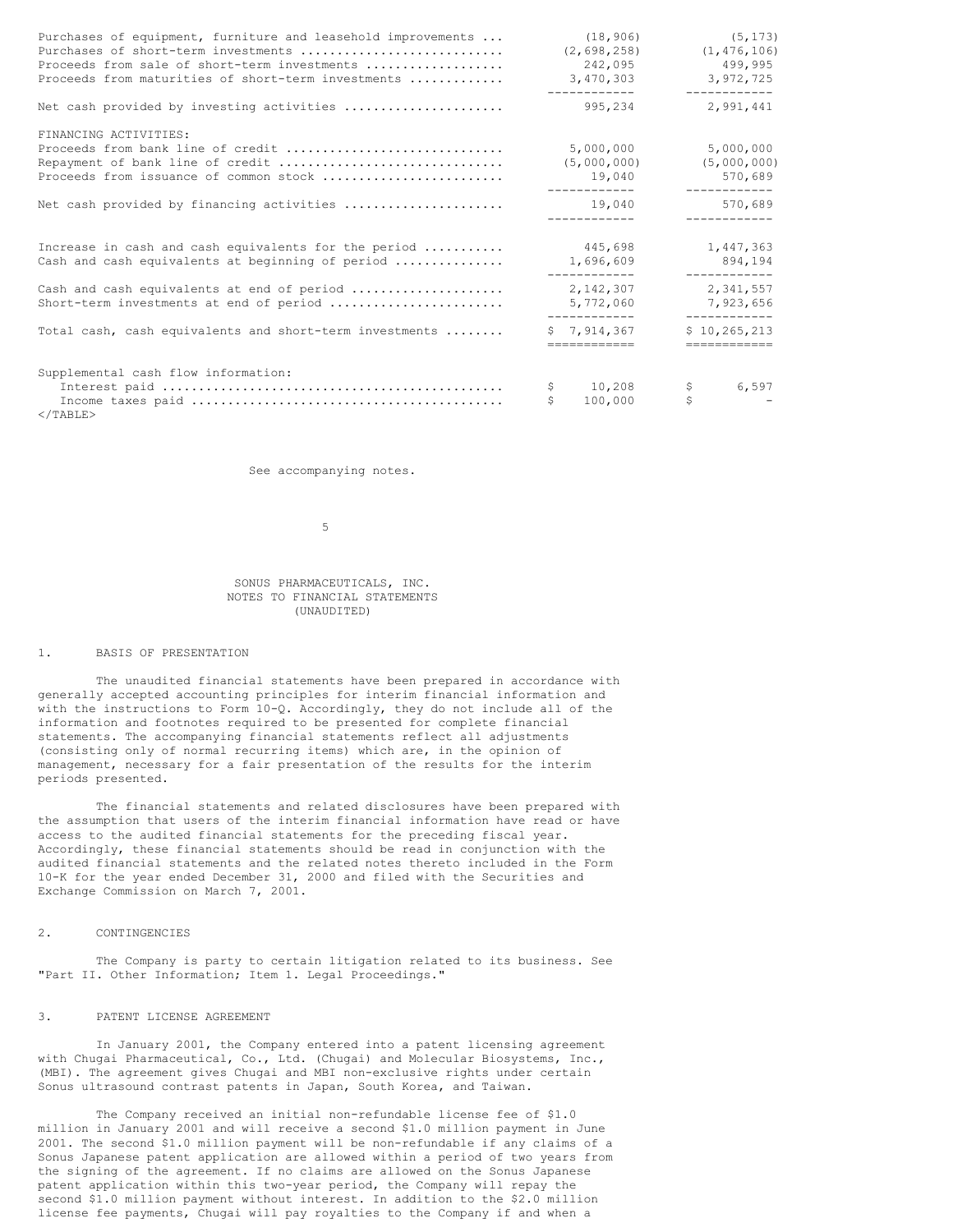product is approved for marketing in the territories covered under the patent license agreement.

6

### ITEM 2. MANAGEMENT'S DISCUSSION AND ANALYSIS OF FINANCIAL CONDITION AND RESULTS OF OPERATIONS

### FORWARD-LOOKING STATEMENTS

This report contains certain forward-looking statements within the meaning of Section 27A of the Securities Act of 1933, as amended, and Section 21E of the Securities Exchange Act of 1934, as amended, and we intend that such forward-looking statements be subject to the safe harbors created thereby. Examples of these forward-looking statements include, but are not limited to:

- Market acceptance of our products and the potential size of these markets;
- Our anticipated future capital requirements and the terms of any capital financing;
- The progress and results of clinical trials;
- The timing and amount of future contractual payments, product revenues and operating expenses; and
- The anticipated outcome or financial impact of legal matters.

While these forward-looking statements made by us are based on our current beliefs and judgement, they are subject to risks and uncertainties that could cause actual results to vary from the projections in the forward-looking statements. You should consider the risks below carefully in addition to other information contained in this report before purchasing shares of our common stock. If any of the risks listed below occur, they could seriously harm our business, financial condition or results of operations. In such case, the trading price of our common stock could decline, and you may lose all or part of your investment.

The discussion and analysis set forth in this document contains trend analysis, discussions of regulatory status and other forward-looking statements. Actual results could differ materially from those projected in the forward-looking statement as a result of the following factors, among others:

- Dependence on the development and commercialization of products;
- History of operating losses and uncertainty of future financial results;
- Future capital requirements and uncertainty of additional funding;
- Dependence on third parties for funding, clinical development and distribution;
- Uncertainty of governmental regulatory requirements and lengthy approval process;
- Uncertainty of U.S. or international legislative or administrative actions;
- Competition and risk of technological obsolescence;
- Limited manufacturing experience and dependence on a limited number of contract manufacturers and suppliers;
- Dependence on patents and proprietary rights;
- Limitations on third-party reimbursement for medical and pharmaceutical products;
- Continued listing on the Nasdaq National Market; and
- Dependence on key employees.

7

### MD&A OVERVIEW

In Management's Discussion and Analysis we explain the general financial condition and the results of operations for our company, including:

An overview of our business: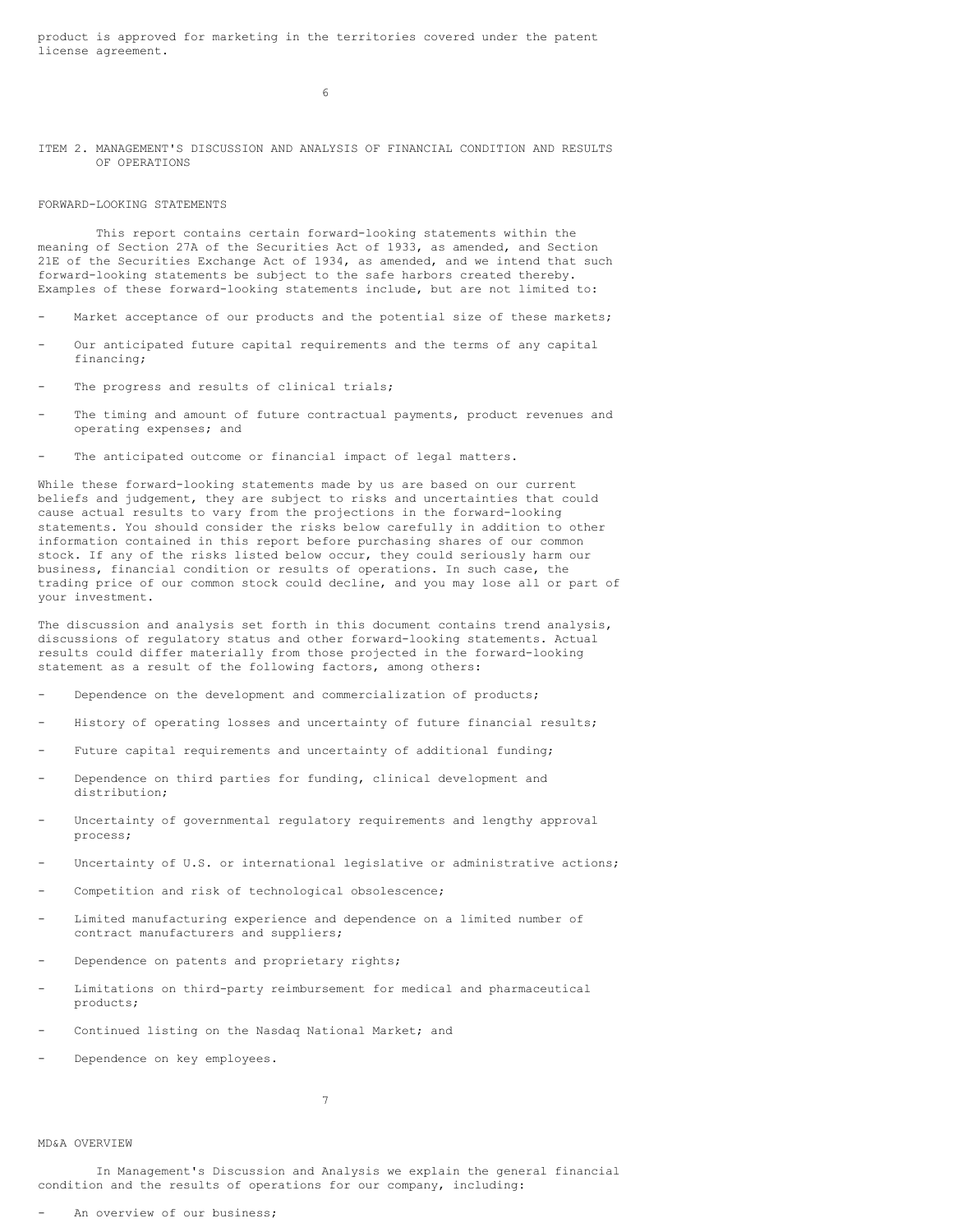- Results of operations and why those results are different from the prior periods;
- The capital resources we currently have and possible sources of additional funding for future capital requirements; and
- Certain factors that may affect our business and future results.

#### BUSINESS OVERVIEW

We are engaged in the research and development of therapeutic drug delivery and blood substitute products utilizing our core technology in emulsion formulations and surfactant chemistry. Based on this proprietary core technology, we have developed the TOCOSOL(TM) drug delivery system to solubilize therapeutic drugs that are poorly soluble in water. We are developing a cancer therapy product, S-8184, and a cardiovascular therapy product, S-2646, using the TOCOSOL technology. We are also developing a blood substitute product, S-9156, based on our core emulsion formulation technology that utilizes stabilized fluorocarbon gas microbubbles to more efficiently transport oxygen to body tissues.

#### S-8184 - Cancer Therapy

The first application of our TOCOSOL drug delivery technology is an injectable paclitaxel emulsion formulation, S-8184. Paclitaxel is the active ingredient in a highly successful cancer treatment currently on the market for the treatment of breast, ovarian and non-small cell lung cancer. We filed an Investigational New Drug Application, or IND, with the U.S. Food and Drug Administration in late 2000 and initiated our Phase 1 human clinical study in December 2000. To date, we have enrolled patients with lung, breast, ovarian and colon cancers and are encouraged by indications that our formulation may provide significant advantages for both patients and physicians including a reduction in side effects, a reduction or elimination of premedications and a reduction in the administration time using a single, quick injection in a matter of minutes compared to the hours of infusion with existing formulations of paclitaxel. We expect to complete patient enrollment in the S-8184 Phase 1 study in the second half of 2001.

### S-2646 - Cardiovascular Treatment

Consistent with our strategy to apply our TOCOSOL drug delivery technology to intravenous marketed drugs that are generic and/or have patents expiring, S-2646 is a reformulation of an intravenous cardiac drug, amiodarone, that is marketed for the treatment of the life threatening cardiac rhythm disturbances, ventricular fibrillation and unstable ventricular tachycardia. The currently marketed form of the drug has side effects, namely hypotension (low blood pressure) and venous irritation, that may limit the drug's effectiveness when administered in emergency situations outside the hospital. S-2646 is being tested to determine whether the application of our TOCOSOL drug delivery system will lower the toxicity of the currently marketed intravenous formulation, which could allow faster administration of the drug resulting in faster onset of therapeutic benefits for the patient and may also allow for repeat dosing through the use of a conventional intravenous line in the arm. We expect to complete preclinical studies with S-2646 and file an IND with the U.S. Food and Drug Administration by the end of 2001.

8

### S-9156 - Blood Substitute

We are also developing a blood substitute product, S-9156, for use in therapeutic applications. This product utilizes stabilized gas microbubbles, formed from our fluorocarbon emulsion technology, for transporting oxygen to the body's tissues. In pre-clinical studies, S-9156 was shown to carry large volumes of oxygen adequate to sustain life at doses that are many times lower than liquid fluorocarbon products that are currently under development by others. This may present important clinical advantages because many of the side effects associated with administration of large volumes of liquid fluorocarbons could be minimized with S-9156. Potential applications for S-9156 include use in trauma situations to provide immediate tissue oxygenation when there is no availability or time for typing and cross-matching blood for transfusion or for oxygenation of solid tumors to increase the effectiveness of radiotherapy. We expect to complete preclinical studies with S-9156 and file an IND with the U.S. Food and Drug Administration by the end of 2001.

#### RESULTS OF OPERATIONS

Our results of operations have varied and will continue to vary significantly and depend on, among other factors:

Timing of payments under contractual and license agreements with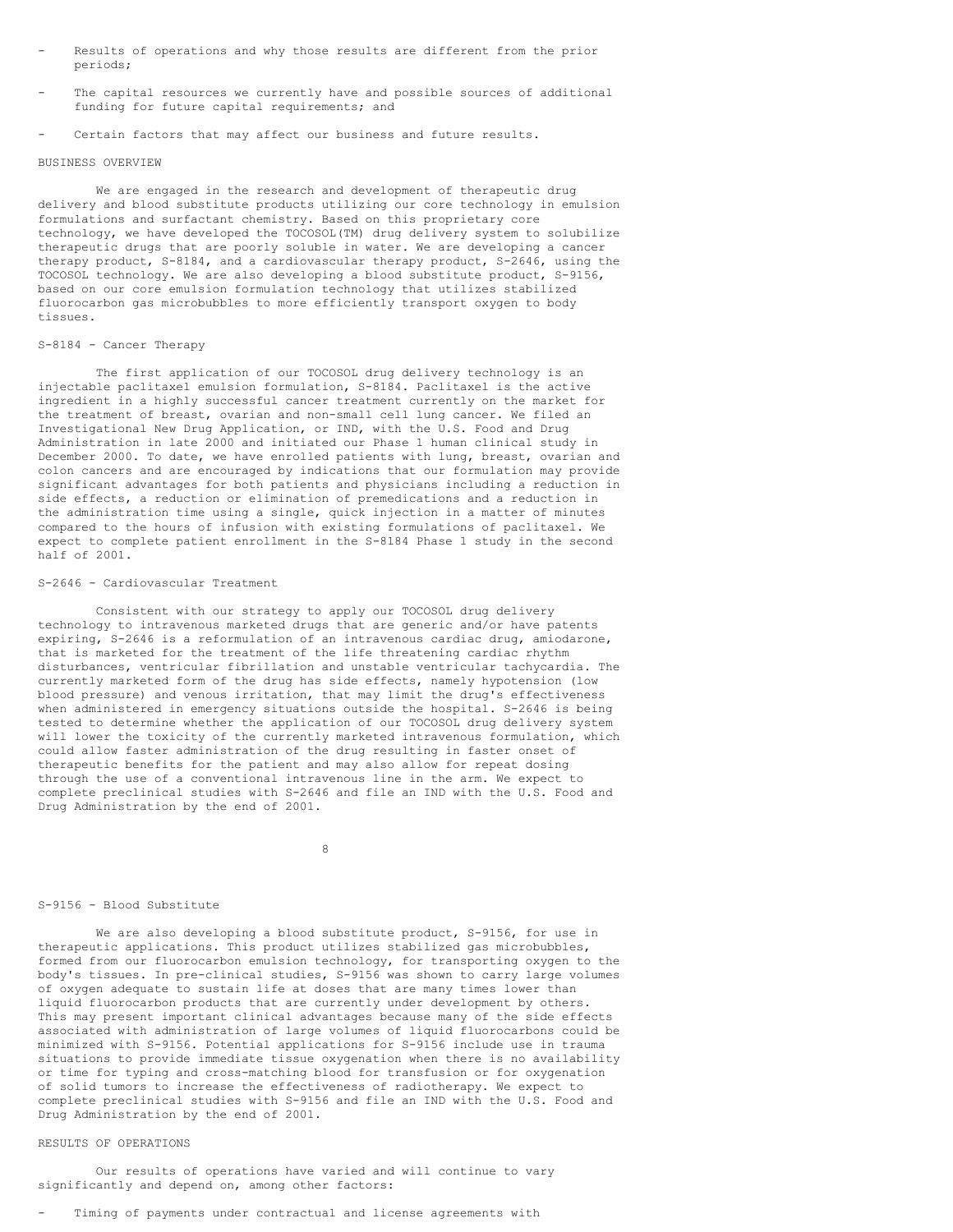third-parties;

- Entering into additional contractual agreements;
- Timing and costs of product development, clinical trials and patent prosecution; and
- Timing of regulatory approvals.

To date, our reported revenues have been derived from payments received under contractual and license agreements with third parties. Revenues were \$1.1 million for the first quarter of 2001 and consisted of a \$1.0 million non-refundable license fee payment received under our ultrasound contrast patent license agreement with Chugai and \$0.1 million in royalty income under a separate ultrasound contrast patent license agreement with Nycomed Amersham plc. We reported no revenue in the first quarter of 2000.

Total operating expenses were \$1.9 million for the first quarter of 2001 compared with \$2.5 million for the first quarter of 2000. The decrease in operating expenses from the prior year was primarily due to lower general and administrative expenses (\$0.7 million the first quarter of 2001 compared to \$1.4 million in the first quarter of 2000) resulting from the cost-reduction measures announced and implemented in October 2000. Research and development expenses in the first quarter of 2001 were slightly higher than the prior year (\$1.2 million in the first quarter of 2001 compared to \$1.1 million in the first quarter of 2000) reflecting the continued investment in our product research and clinical trial programs.

We anticipate total operating expenses for the next several quarters will be consistent with or slightly higher than the first quarter of 2001 as we continue to invest in current and future product development activities.

Interest income, net of interest expense of \$10,000, was \$132,000 for the first quarter of 2001 compared with \$149,000, net of interest expense of \$7,000, for the same period of the prior year. The decrease in net interest income was primarily due to lower levels of invested cash in the current year.

9

In the first quarter of 2001, we incurred Japanese withholding taxes of \$100,000, representing 10% of the \$1.0 million license fee paid by Chugai in January 2001.

# LIQUIDITY AND CAPITAL RESOURCES

We have historically financed operations with payments from contractual agreements with third parties, proceeds from equity financings and a bank line of credit. At March 31, 2001, we had cash, cash equivalents and short-term investments of \$12.9 million compared to \$13.5 million at December 31, 2000. The decrease was primarily due to cash used in operations during the quarter ended March 31, 2001 of \$0.6 million. In June 2001, we expect to receive a \$1.0 million payment under our patent licensing agreement with Chugai. This payment will be non-refundable if any claims of a Sonus Japanese patent application related to the technology licensed to Chugai are allowed within two years from signing our agreement with Chugai.

We have a bank loan agreement which provides for a \$5.0 million revolving line of credit facility and bears interest at the prime rate plus 1.0% per annum. At March 31, 2001 and December 31, 2000, we had borrowings of \$5.0 million outstanding under the line of credit. The line of credit expires in August 2001 and is secured by tangible assets. We are required to maintain a minimum of \$5.0 million of cash in order to borrow under the line of credit, and the borrowed funds are required to be held at the bank. We cannot give assurance that we will be able to maintain the minimum balances necessary to borrow under the line of credit.

We expect that our cash needs will increase in future periods due to planned clinical trials and other product development costs associated with our drug delivery and blood substitute products. Based on our current operating plan for 2001, including planned clinical trials and other product development costs, we estimate that existing cash and short-term investments will be sufficient to meet our cash requirements through at least 2001. However, we intend to seek additional funding through available means, which may include debt and/or equity financing or funding under additional third party agreements. Our future capital requirements depend on many factors including:

- The ability to attract and retain new collaborative agreement partners;
- The ability to obtain funding under contractual and licensing agreements;
- The progress of our research and development programs and clinical trials;
- The time and costs required to gain regulatory approvals;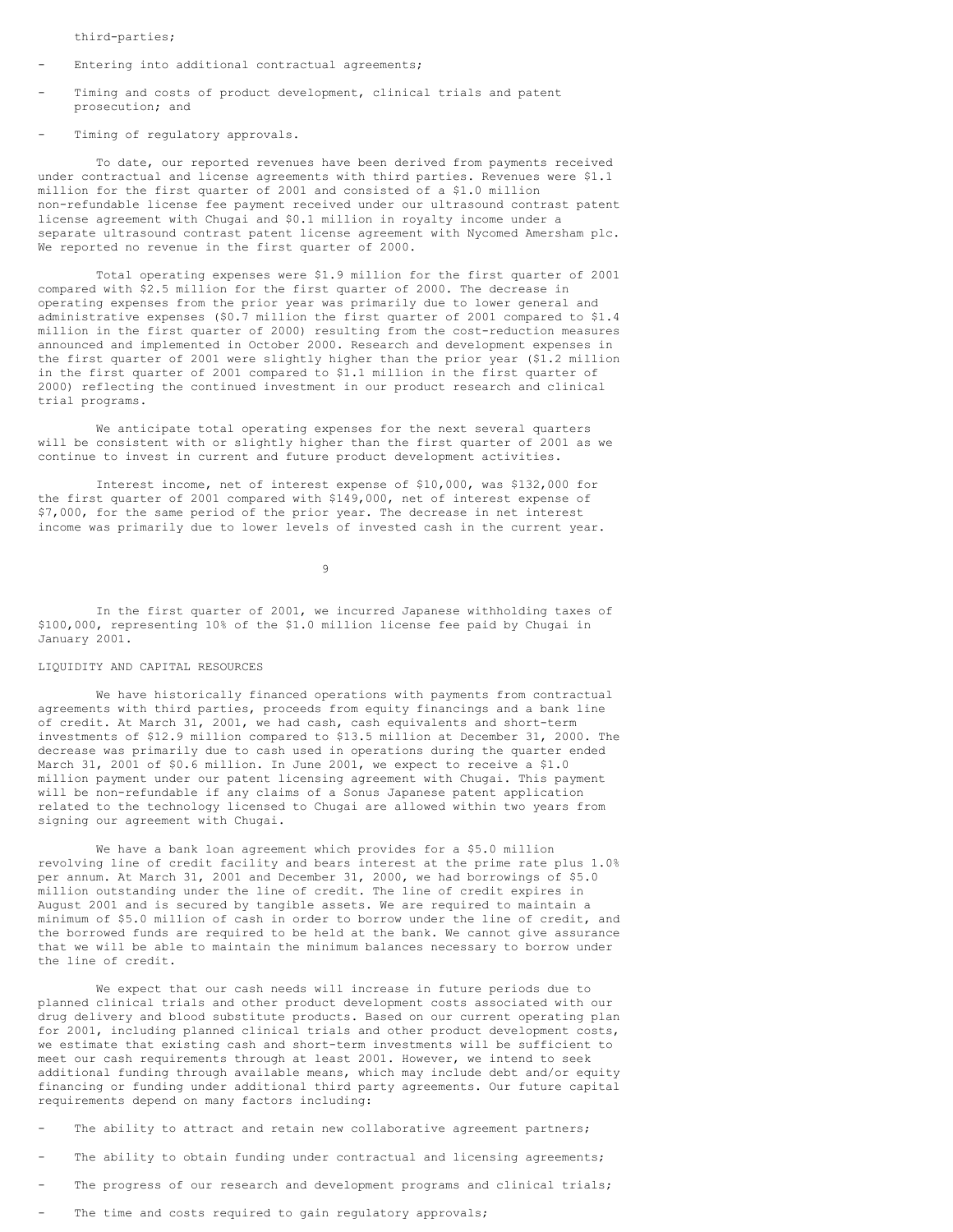- The costs of filing, prosecuting and enforcing patents, patent applications, patent claims and trademarks; and
- The cost of defending, and any damages or settlement payments that may be paid pursuant to existing legal proceedings.

We cannot give assurance that additional financing will be available on acceptable terms, if at all. Any equity financing would likely result in substantial dilution to our existing stockholders and debt financing, if available, may include restrictive covenants. If we are unable to raise additional financing, we may be required to curtail or delay the development of our products and new product research and development, which could seriously harm our business.

#### ITEM 3. MARKET RISK

The market risk inherent in our short-term investment portfolio represents the potential loss that

10

could arise from adverse changes in interest rates. If market rates hypothetically increase immediately and uniformly by 100 basis points from levels at March 31, 2001, the decline in the fair value of the investment portfolio would not be material. Because we have the ability to hold our fixed income investments until maturity, we do not expect our operating results or cash flows to be affected to any significant degree by a sudden change in market interest rates.

#### PART II. OTHER INFORMATION

#### ITEM 1. LEGAL PROCEEDINGS

In 1998, various class action complaints were filed in the Superior Court of Washington (the "State Action") and in the U.S. District Court for the Western District of Washington (the "Federal Action") against us and certain of our officers and directors, alleging violations of Washington State and U.S. securities laws. In October 1998, we and the individual defendants moved to dismiss and stay the State Action. The state law claims in the State Action were subsequently re-filed in the Federal Action. In February 1999, plaintiffs filed a consolidated and amended complaint in the Federal Action, alleging violations of Washington State and U.S. securities laws. In March 1999, we and the individual defendants filed a motion to dismiss the consolidated amended complaint in the Federal Action. In July 1999, the Court entered an order denying in part and granting in part the motion to dismiss the complaint in the Federal Action. In November 1999, we filed motions for summary judgment and to stay discovery.

In July 2000, with the consent of our insurance carrier, we entered into a Memorandum of Understanding with the plaintiffs to settle the action for \$4.0 million, an amount within our insurance policy limits, conditioned upon approval of the Court. As part of the settlement agreement, our insurance carrier agreed to pay the settlement directly to plaintiffs through an escrow account funded by the insurance company in 2000. In February 2001, the Court approved the settlement and entered an order dismissing with prejudice all claims against us and certain officers and directors.

11

### ITEM 4. SUBMISSION OF MATTERS TO A VOTE OF SECURITY HOLDERS

Our Annual Meeting of Stockholders was held on April 25, 2001. At the Annual Meeting there were two matters submitted to a vote of security holders. Proxies were solicited pursuant to Regulation 14A of the Securities Exchange Act of 1934. There was no solicitation in opposition to management's nominees as listed in the proxy statement. Each director nominated and all other proposals submitted to a vote passed and the voting outcome of each proposal is as follows:

1. Election of the following five (5) directors to serve until the next annual meeting of stockholders or until their successors are elected and have qualified to serve as directors:

| $<$ TABLE $>$       |               |                     |
|---------------------|---------------|---------------------|
| <caption></caption> |               |                     |
| Nominee             | For           | Abstain             |
|                     | $---$         |                     |
| $<$ S $>$           | < <sub></sub> | $\langle C \rangle$ |